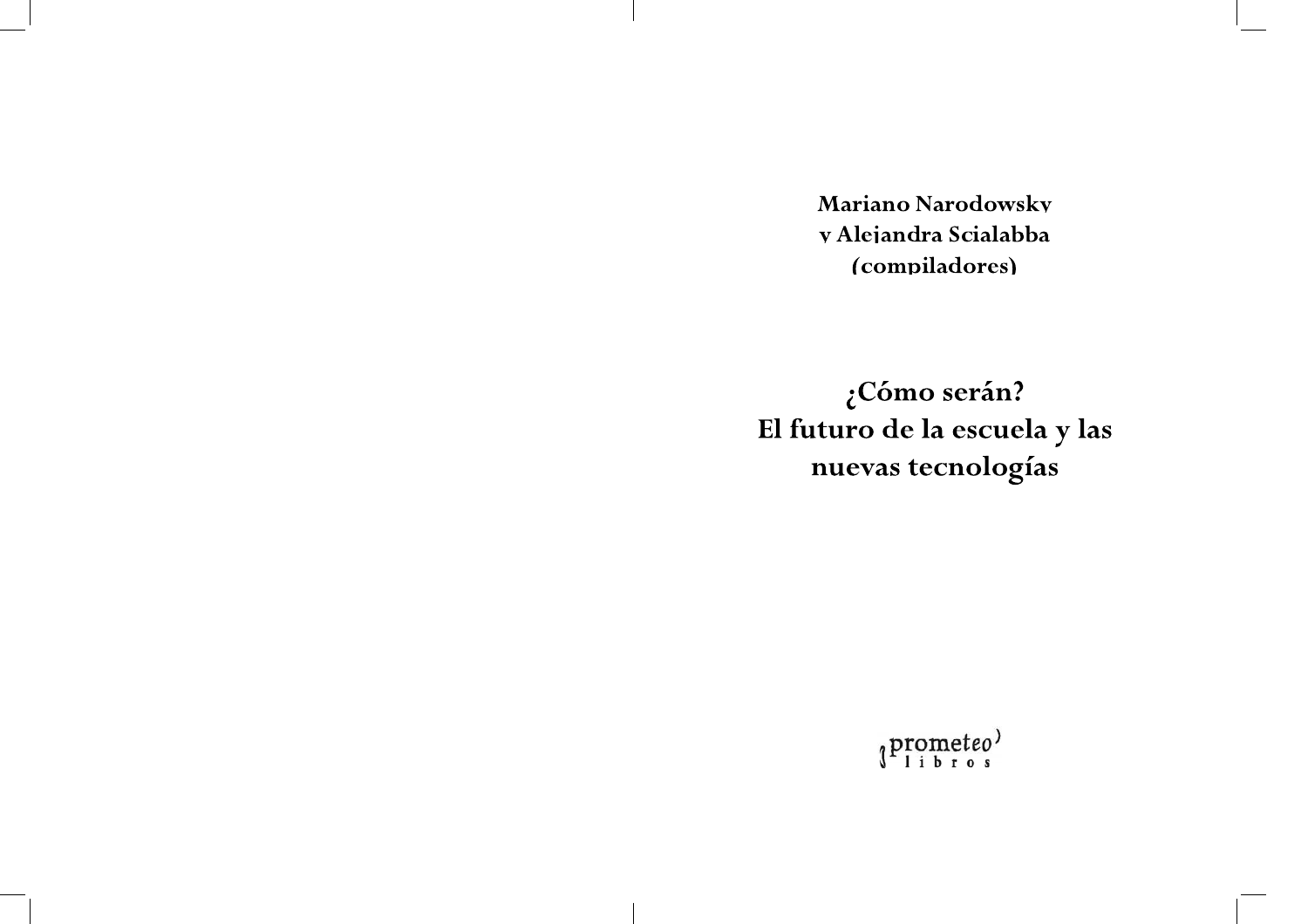©De esta edición, Prometeo Libros, 2012 Pringles 521 (C11183AEJ), Ciudad Autónoma de Buenos Aires, Argentina Tel.: (54-11) 4862-6794 / Fax: (54-11) 4864-3297 info@prometeolibros.com www.prometeoeditorial.com

Diseño, diagramación y edición técnica: Taller de Edición/Espinosa  $t$ allerdeedicion@speedy.com.ar blancoynegro@interbourg.com.ar  $(5411) 15 3557 1492$ 

ISBN: 950-9217-.... Hecho el depósito que marca la Ley 11.723 Prohibida su reproducción total o parcial Derechos reservados

# ÍNDICE

| ¿Cómo será? Nostálgicos y entusiastas frente al futuro de la escuela/        |
|------------------------------------------------------------------------------|
|                                                                              |
| Subjetividad, aprendizaje y conectividad / Julio Moreno47                    |
| La escuela y los educadores frente a las demandas de innovación              |
| El modelo "Ceibal": las tecnologías como excusa/ Mónica Báez y José          |
| Evaluación de programas de incorporación de las TIC: ¿qué se evalúa y        |
| Recorridos de aprendizaje en un aula dotada de una computadora por           |
| La escuela forma espectadores críticos ¿La televisión forma alumnos?/        |
| La ubicuidad: los desafíos para la institución escolar/ Laura Manolakis  185 |
| Quiénes somos los autores y sobre qué escribimos  213                        |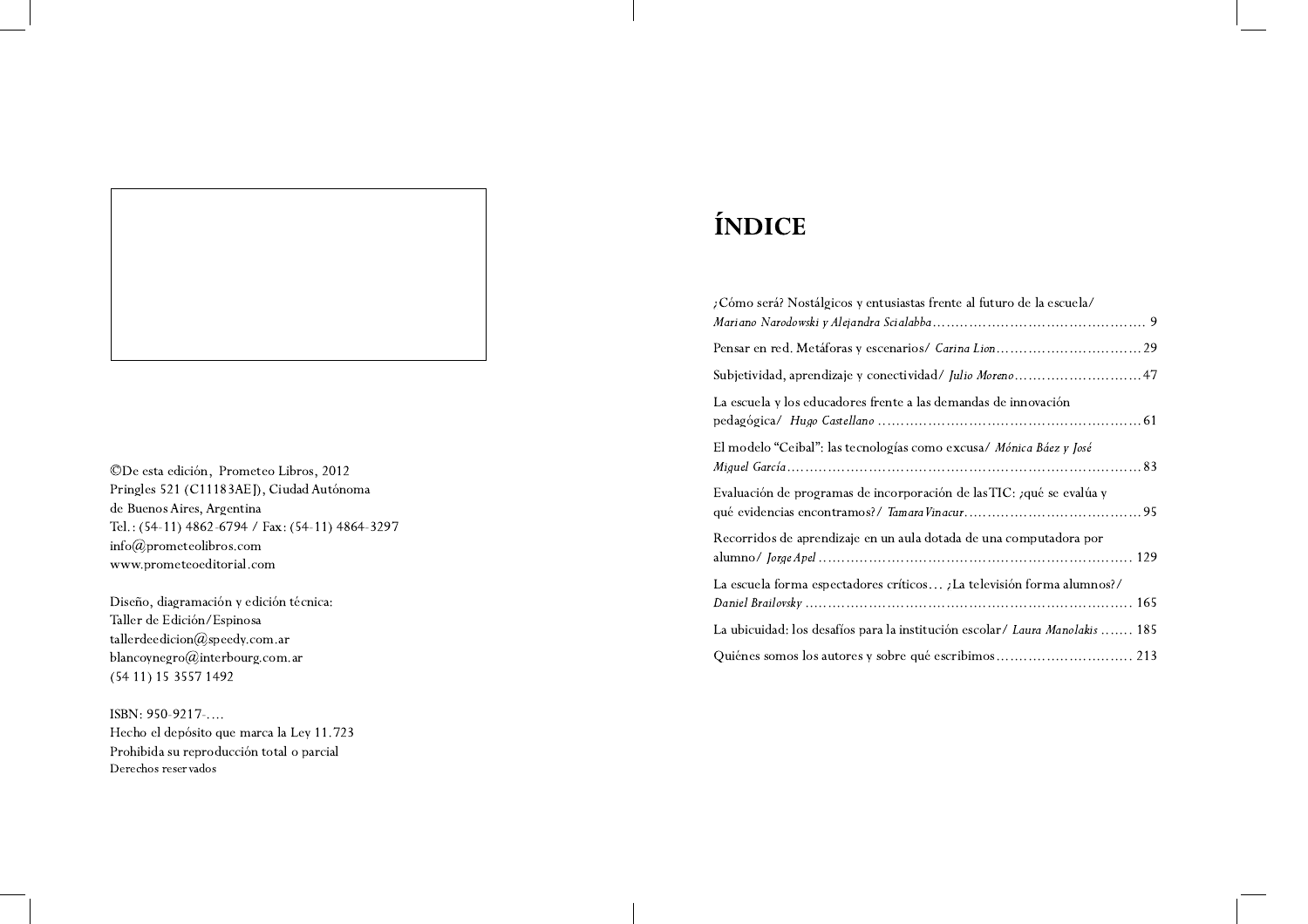# El modelo Ceibal: las tecnologías como excusa

Mónica Báez<sup>1</sup> y José Miguel García<sup>2</sup>

# El Modelo CEIBAL. Breve descripción y principales líneas de acción

Que seamos todos en el Uruguay, no solo iguales ante la ley que es importante, sino que seamos todos iguales ante la vida.<sup>3</sup>

El Plan CEIBAL (Conectividad Educativa de Informática Básica para el Aprendizaje en Línea) surge en Uruguay a iniciativa de Presidencia de la República, y se pone en marcha a partir del año 2007 como parte del Plan de Equidad para el Acceso a la Información Digital.

La implementación de la modalidad un niño una computadora, inspirada en la propuesta de OLPC (del inglés One Laptop Per Child), está siendo instrumentada en Uruguay en todos los niveles educativos del ámbito formal público y con paulatina expansión al sector de la educación privada y espacios educativos no formales. En el año 2009 se alcanza la

<sup>&</sup>lt;sup>1</sup> Directora de Educación del Centro Ceibal para el apoyo a la educación de la niñez y la adolescencia, Uruguay.

<sup>&</sup>lt;sup>2</sup> Asistente en Educación, Departamento de Tecnología Educativa, Consejo Directivo Central de la Administración Nacional de Educación Pública de Uruguay, Coordinador de FLACSO Virtual Uruguay.

<sup>&</sup>lt;sup>3</sup> Palabras del Dr. Tabaré Vázquez (Presidente de la República en ejercicio en el período 2005-2010), en el lanzamiento del Programa de Equidad para el Acceso a la Información Digital" (14/12/06).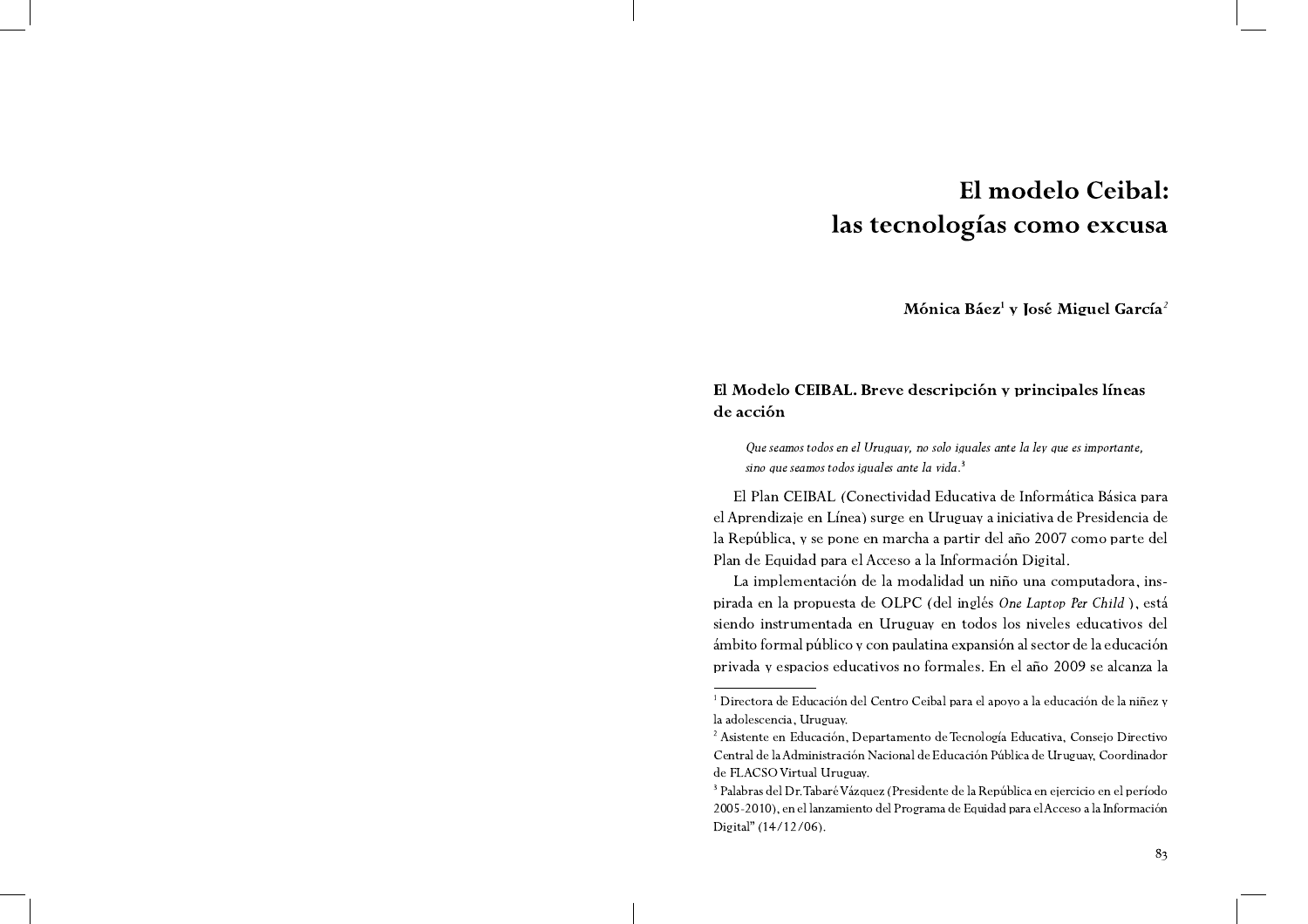universalización de esta política en la educación primaria y en 2011 en la media básica, iniciando a su vez la expansión hacia el nivel inicial, medio superior, técnico y de la formación docente. La propuesta pedagógica de integración de las tecnologías que provee Ceibal fue desarrollada por profesionales de la educación uruguayos durante las primeras fases de despliegue del Plan.

Un diseño institucional innovador supuso la creación de una instancia de conducción suprainstitucional con participación de representantes de diversos sectores de la actividad que guardan relación con el Plan.

A lo largo de sus casi cinco años de implementación CEIBAL distribuyó entre alumnos y docentes, de forma gratuita, computadoras portátiles con conexión inalámbrica entre sí y a Internet, con el objetivo de universalizar la disponibilidad de estas tecnologías para un mayor y mejor acceso a la cultura y la educación, abarcando en la actualidad casi medio millón de niños, jóvenes y docentes.

El proyecto educativo propone un marco general y no prescriptivo, de tal manera que deja amplia libertad de acción para la definición de una propuesta pedagógica propia y contextualizada tanto a los docentes como a los centros educativos.

Otro componente clave es el social, ya que a los alumnos las portátiles les son entregadas en propiedad y acceden de forma gratuita a Internet, con lo que llevan al seno de sus hogares estos dispositivos y la conectividad asociada a ellos, lo cual además del potencial de impacto educativo también encierra un potencial de impacto social y comunitario significativo, a la vez que permite vincular también la escuela con las familias.

"Los principios estratégicos que encierra este proyecto es la equidad, igualdad de oportunidades para todos los niños y todos los jóvenes, democratización del conocimiento, también de la disponibilidad de útiles para aprender y de un aprendizaje, no sólo en lo que respecta a la educación que se les da en la Escuela, sino a aprender él mismo a utilizar una tecnología moderna." (Vázquez, 2006.)

La educación entonces es impactada no sólo por la integración de la tecnología en el aula y en el centro escolar, sino también por el acceso a éstas en las familias, orientada a "Desarrollar una cultura colaborativa en

cuatro líneas: niño-niño, niño-maestro, maestro-maestro y niño-familiaescuela" (Plan CEIBAL, 2007).

# Tecnologías para el aprendizaje

En el Uruguay de hoy estamos asistiendo a un proceso de cambio socioeducativo profundo inspirado, entre otros elementos, por la conformación de nuevos escenarios signados por los nuevos formatos educativos que se instalan a partir de Ceibal.

El cambio en el proyecto educativo actual, dentro del cual se ha insistido bastante en resaltar las virtudes del empleo de las tecnologías digitales, a veces ha dejado relegada la centralidad de los sujetos.

Las tecnologías digitales potencian los modelos pedagógicos centrados en el estudiante, con el énfasis puesto en la función de aprendizaje, donde las tecnologías actúan mediando en dicho proceso.

Las pedagogías basadas en el aprendizaje tienen larga data y antecedieron a estas tecnologías. Teorías que como tales tuvieron un gran desarrollo (por ejemplo, el constructivismo) no consiguieron instalarse masivamente más allá de los discursos. Entre otras razones porque no consiguieron trascender los modelos hegemónicos tradicionales, fuertemente anclados en los sistemas educativos de corte transmisivos, memorísticos, al decir de Freire (1970): "educación bancaria".

Hace muchos años estos modelos podían ser viables estando centrados en los contenidos, cuando estos tenían ciclos de vigencia más prolongados. El crecimiento exponencial del conocimiento y su rápida caducidad hacen que estos modelos no acompasen los tiempos que vivimos.

Hace cien años el obtener ciertos conocimientos a través de un proceso constructivo o de un proceso memorístico se visualizaban como igualmente válido mientras estos se alcanzaran, ya que los mismos acompañarían a la persona a lo largo de toda su vida. Hoy naturalmente es más relevante desarrollar en los sujetos la habilidad de buscar, relacionar y producir los contenidos que requieran en un momento y lugar dados.

El acceso a la tecnologías, muy potenciado con este modelo "uno a uno" del formato Ceibal que hace el énfasis en el niño, la familia y la comunidad, favorece o mejora el acceso a la información, lo que implica que el rol docente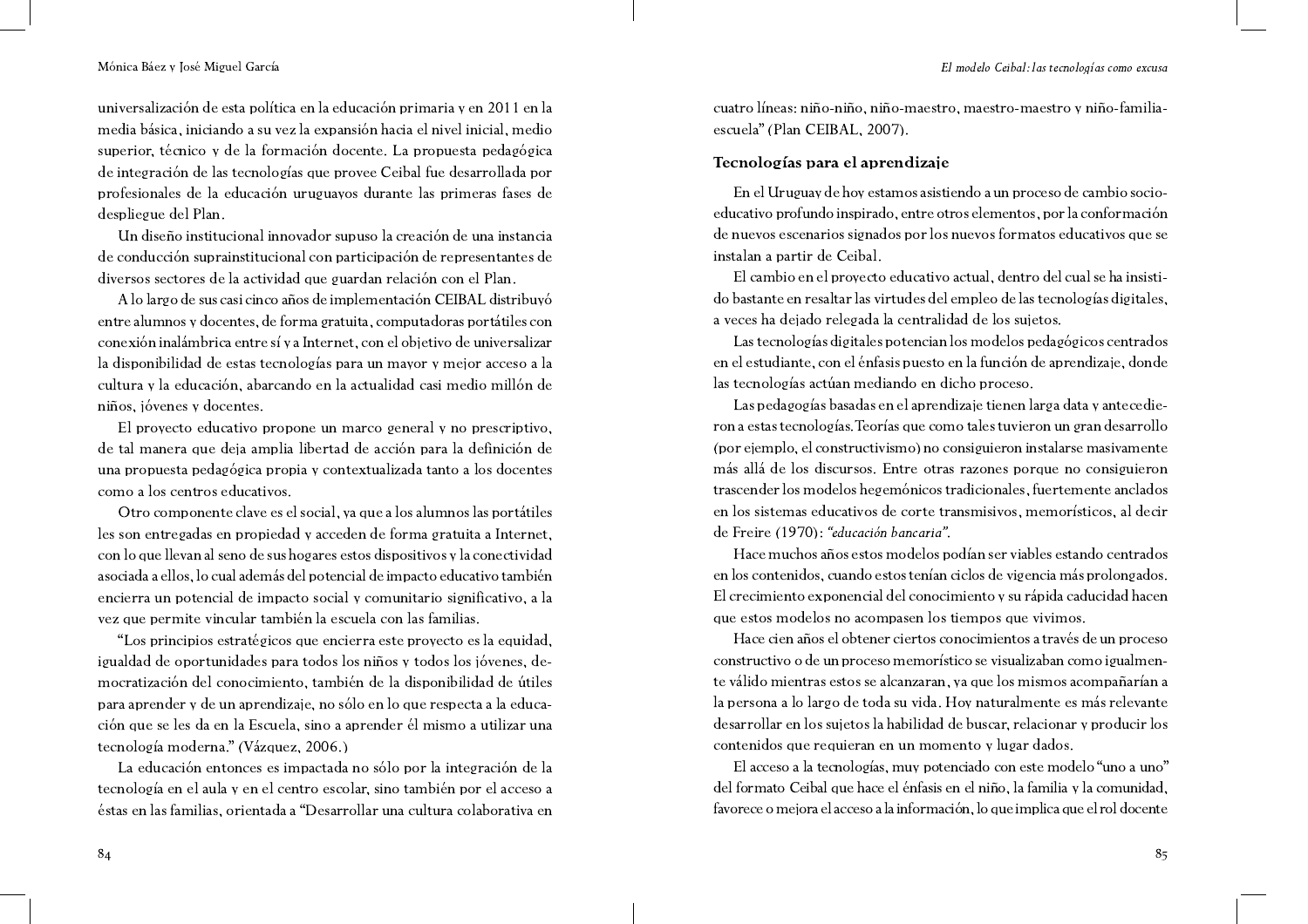centrado en proveerla, como hasta ahora, ya no tiene sentido. En palabras de Eco (2007): "la información que Internet pone a su disposición es inmensamente más amplia e incluso más profunda que aquella de la que dispone el profesor. Y omitía un punto importante: que Internet le dice «casi todo», salvo cómo buscar, filtrar, seleccionar, aceptar o rechazar toda esa información. [...] El sentido de esa relación sólo puede ofrecerlo la escuela".

Se posibilita entonces una nueva pedagogía con metodologías que favorecen la construcción de conocimientos entre pares en función de sus intereses, que es algo que los modelos uno a uno sugieren, habilitan o potencian. La construcción colectiva de conocimientos es un terreno fértil para que la tecnología se instale como elemento diferencial. En este cambio de paradigma hacia el aprendizaje centrado en el alumno y del saber distribuido, en el que se accede más fácilmente a la información a través de fuentes diversas, permite formatos educativos más personalizados, que toman en cuenta los estilos, características y ritmos propios de cada alumno. En los sistemas tradicionales, centrados en la enseñar por sobre el aprender, el itinerario lo establece el docente basado en su plan de enseñanza, no siempre teniendo en cuenta las particularidades de los alumnos. Si bien la educación igualitaria es un ideal al que aspiran todos los sistemas educativos, ello no supone que todos deban aprender lo mismo, de la misma manera, en el mismo tiempo y en el mismo lugar. De este modo los procesos educativos que se dan en este marco no estarían siendo igualitarios, porque esquivan la atención a la diversidad.

La irrupción de las tecnologías digitales en la educación con el formato 1 a 1 ha contribuido a la crisis a la que asisten hoy los modelos pedagógicos más conservadores. Ello ha desencadenado una búsqueda imperiosa de nuevos formatos que permitan una síntesis armónica y habiliten rescatar las mejores características de los modelos tradicionales y desarrollar el potencial de los nuevos formatos educativos emergentes.

### Nuevos aprendientes, nuevos enseñantes, nuevas pedagogías

Este momento histórico, más que ningún otro, está signado por la naturaleza y la velocidad del cambio, lo que genera nuevos escenarios que producen nuevas subjetividades. Los sujetos viven de nuevas maneras su

vínculo consigo mismos y con el mundo circundante, y las generaciones más jóvenes han podido acompañar este proceso de una manera más natural que aquellas que han sido matrizadas en otros tiempos. En consecuencia, las nuevas generaciones hacen otros recorridos, redefinen las formas de vincularse, el modo en que entienden el mundo, el modo en que lo procesan y el modo en que aprenden, transformando de esta forma el cómo ejercen los distintos roles que desempeñan, entre ellos, el rol de estudiante. Sin embargo algunos adultos se aferran a formatos, modelos y metodologías que ya no son pertinentes para estos nuevos escenarios.

"Si aceptamos que la finalidad básica de la acción docente consiste en diseñar entornos en los que la riqueza de las interacciones (docentealumno, alumnos entre sí, alumno-contenido) posibilite la apropiación del conocimiento, el aprendizaje significativo, sustantivo a nivel personal y socialmente relevante, la tecnología es entonces un componente esencial, ya sea como perspectiva orientada al saber hacer, como contenido y como recurso didáctico" (Grau: 1995).

Aquí se abre una interesante clave de oportunidad, ya que los sujetos pueden reclamar para sí que se les restituya la condición de aprendientes y enseñantes, independientemente del rol que la sociedad les ha asignado. En el ámbito educativo, desde una concepción más tradicionalista el maestro es quien enseña y el alumno es quien aprende. En modelos tecnocentristas se plantea con frecuencia, en relación a la tecnología, que los alumnos enseñan a los docentes, lo que implica que los cambios en los roles muchas veces siguen siendo asumidos en un formato dual aunque con una inversión de los mismos, donde el alumno es quien enseña y el maestro es quien aprende. Independientemente de cuál sea el sujeto que ejerce la función de enseñanza o de aprendizaje, el proceso educativo sigue siendo concebido como la tensión entre estas dos instancias, que se mantienen aisladas y siendo asumidas por un sujeto u otro de manera excluyente. Cuando el educador considera que la comunicación es unidireccional, del docente hacia el alumno, concibe este cambio de roles desde la misma óptica, simplemente cambiando de lugar el emisor y el receptor. Esto genera inquietud en aquellos docentes a quienes se les hace difícil vincularse de una forma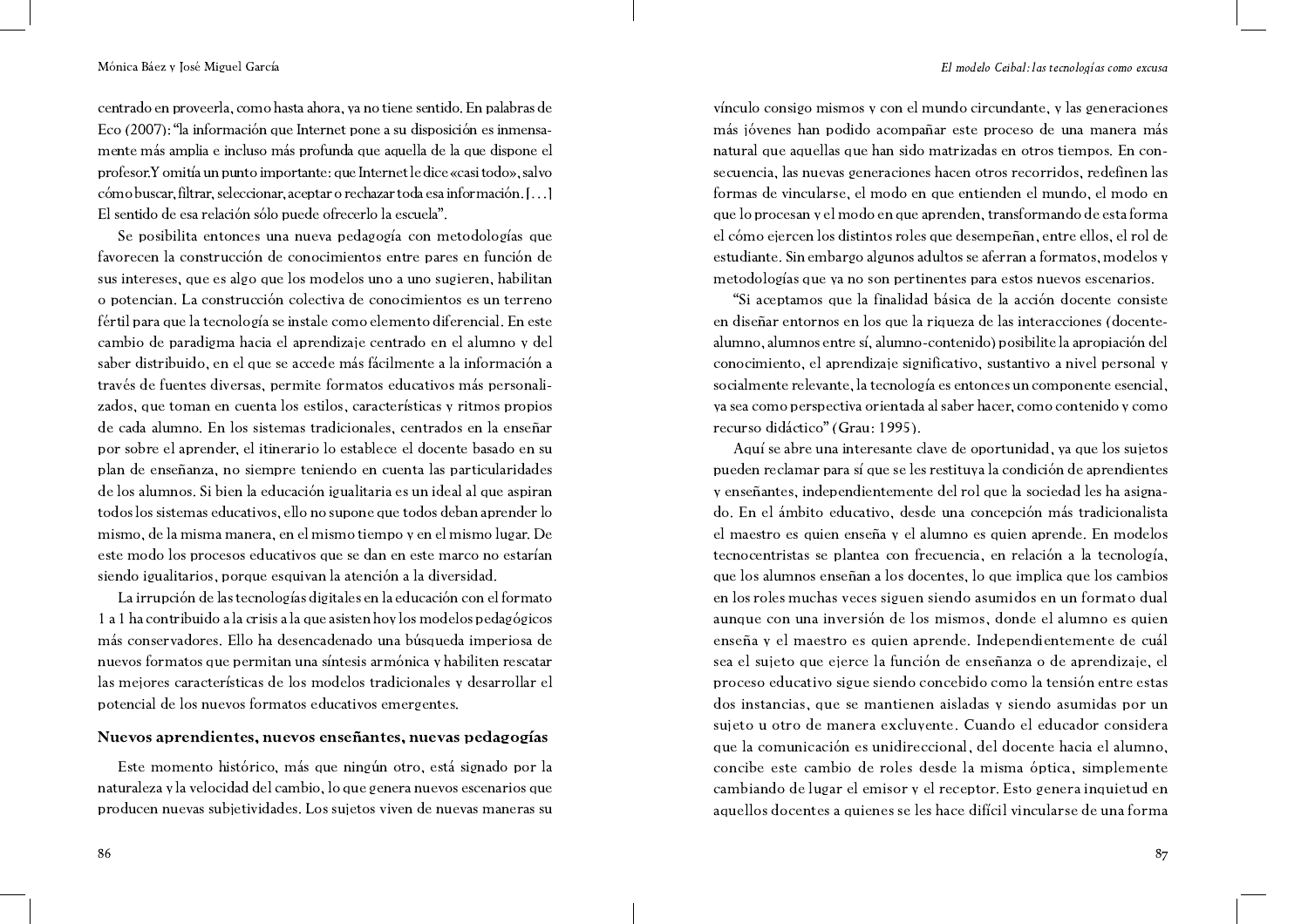más horizontal, porque sienten que pierden el rol construido, para transformarse en "alumno" en su sentido limitado del concepto.

Desde otras concepciones, en cambio, se plantea esta reformulación partiendo de la base que los roles son múltiples, complementarios y simultáneos. En este sentido, el cambio no es de posición sino de concepción. Si docentes y estudiantes reconocen la multiplicidad de roles, que son simultáneamente emisores y receptores, enseñantes y aprendientes, pueden considerar esta resignificación con claridad y sin angustias, y es en estos encuadres donde el modelo 1 a 1 encuentra terreno fértil para desarrollarse en su máximo potencial.

Desde esta perspectiva se le restituye al estudiante la capacidad de ejercer también la función de aquel que puede enseñar, que tiene un saber que es valioso y que puede comunicar y compartir, a la vez de aprender de y con los adultos con quienes interactúa y también de y con sus pares. Asimismo se restituye al docente la capacidad de aprender en forma permanente, apartándolo del "status", difícil de llevar a cuestas, de ser quien más nada tiene que aprender, y mucho menos de un niño.

Hay saberes que a los docentes les resultan un poco más foráneos, y que a los niños les resultan más naturales, no por ser "nativos digitales", sino que por ser niños que se lanzan con más soltura al descubrimiento mediante la exploración y la experimentación. En esa relación con la tecnología suelen tener esa misma actitud de explorar y de indagar que tienen en otros ámbitos, no acerca del cómo funciona, sino en cómo ponen el dispositivo en función de sus intereses y motivaciones. Es decir, para ellos las tecnologías no son un objeto de conocimiento en sí mismas, sino un medio para acceder a otros objetos de conocimiento, además de ser un medio de expresión, comunicación y manifestación de sí mismos. En ese sentido, las tecnologías pierden ese carácter misterioso y pasan a ser aliadas para el logro de sus objetivos. Estas lógicas conducen hacia la generación de nuevos saberes y se abre un nuevo escenario particular, diferente, que es la construcción colectiva de conocimiento entre pares, o liderado por el adulto o por el niño indistintamente.

Aportando a esta línea de reflexión Saenz (1995) plantea que "El nuevo profesor ha de admitir que en la galaxia tecnológica su papel como «instructor» es bastante modesto, y que como exclusivo canal de información no tiene nada que hacer".

Desde esta lógica, la función de enseñanza se reconfigura y el aprendizaje pasa a estar centrado en el alumno, y no ya en los contenidos que transmite el docente. Esto no significa que la participación del docente sea prescindible, sino que se redefine su rol como diseñador de entornos que promuevan el aprendizaje, como orientador, motivador y facilitador de ese proceso y ya no como prescriptor de contenidos.

Los nuevos formatos demandan ahora roles mucho más activos de todos los sujetos de la educación El estudiante tiene una participación más preponderante en su propio proceso de aprendizaje, y el docente habilita entornos y ambientes que facilitan y posibilitan una construcción colectiva del conocimiento. Esto supone un mayor grado de creatividad y de capacidad de innovación, de criticidad, de capacidad de formular propuestas didácticas que desafíen e incentiven a los alumnos y los motiven para seguir avanzando en la elaboración de nuevos aprendizajes, impulsados por el propio interés y ya no por el deber ser. Este arte puede resultar más difícil, ya que el docente tiene que ser capaz de generar las preguntas adecuadas y pertinentes, para que los alumnos se motiven en la búsqueda de nuevos horizontes acordes con sus capacidades, intereses y talentos.

# Las nuevas subjetividades demandan nuevos formatos educativos

Los nuevos contextos socioculturales que hoy en día se han constituido impactan en los sujetos generando nuevas subjetividades y nuevos esquemas de identidad que a su vez inciden en estos mismos contextos, haciéndolos evolucionar en forma dinámica y permanente. Estos procesos requieren formatos institucionales y educativos diferentes.

Un punto que genera gran controversia en nuestro medio es el referido a permitir o no el uso de celulares en el aula. Muchas argumentaciones no toman en consideración los cambios que éstos han generado en todos los ámbitos de la actividad humana. La mayoría de los adultos hemos sido modificados por el acceso instantáneo a la comunicación que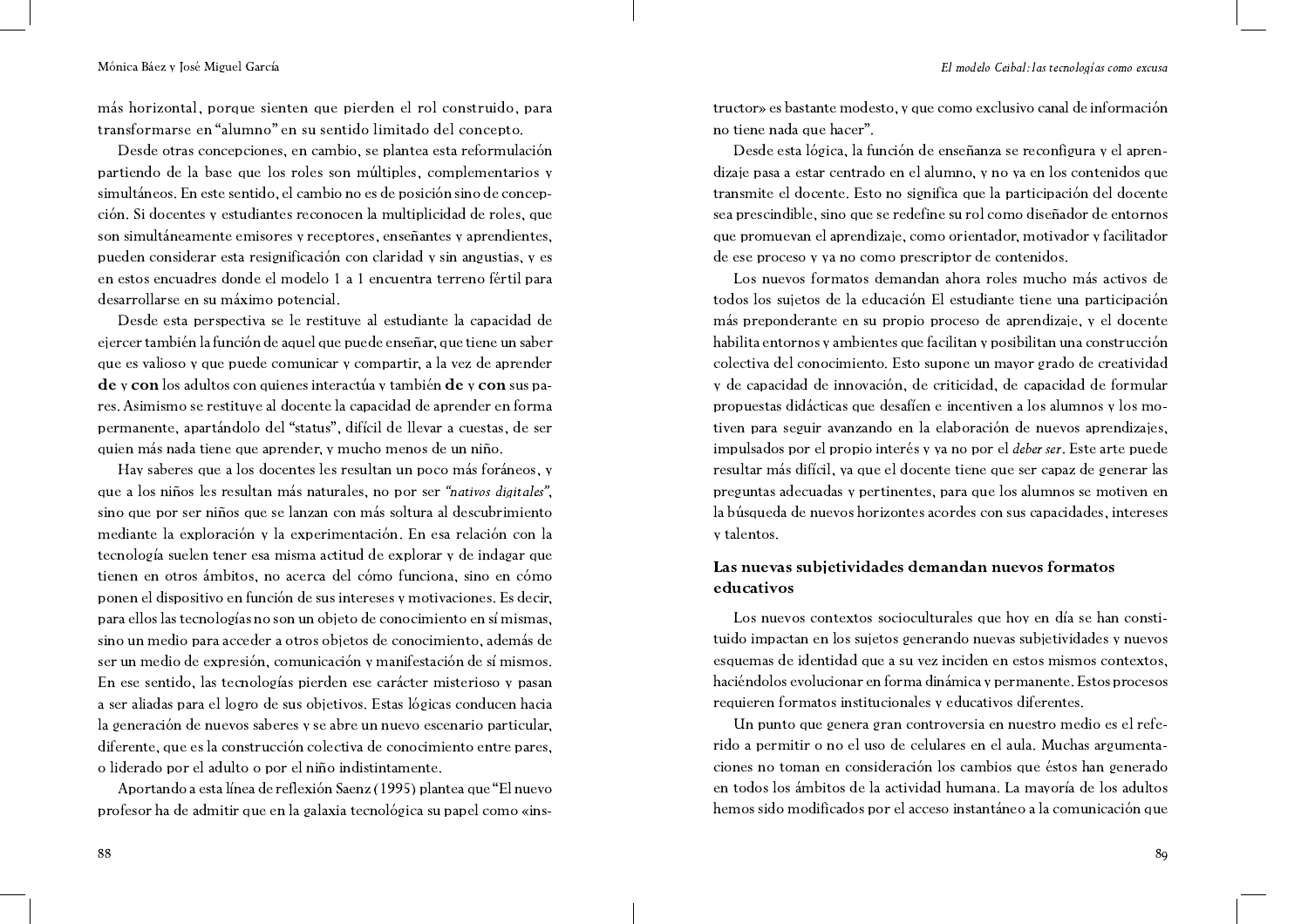éstos permiten, en contraposición al que era posible antes del arribo de esta tecnología. El adulto no siempre es consciente de cómo el uso de esa tecnología ha impactado en su vida cotidiana, en la percepción del espacio-tiempo, en el estar permanentemente comunicado a través del mensaje de texto, vía telefónica o mediante las redes sociales. Esto también contribuyó radicalmente al cambio en la subjetividad de los adultos, aunque rara vez es tenido en consideración. Sin embargo esta tecnología se mantiene expresamente exiliada del aula.

Por su parte, el proceso de construcción de identidad también es influenciado por estos nuevos contextos sociales y culturales donde a los espacios habituales de socialización se le suma el mundo digital, ya que hoy resulta tan importante la identidad civil, biológica, etc., como lo es la virtual.

Por su parte, la escuela ha reforzado la construcción de una identidad apoyándose fuertemente en la razón, y dejando en segundo plano la imaginación, el cuerpo, el arte, etc. En cambio en el mundo digital, la identidad virtual está movida principalmente por la emoción, los sujetos se presentan al mundo a través de las cosas que los emocionan, que los convocan, que los interpelan, que les son afines.

En la construcción de la identidad virtual el adulto está mucho más disociado, o menos preparado, que los chicos, puesto que ha constituido su identidad en un entorno donde no existía lo virtual, e integrar esa dimensión a su ser cuando ya hay un fuerte proceso instalado es más complejo que el que atraviesan los niños, que parecen lograr integrar el mundo "real" y el virtual de forma más natural y sutil, dado que ambos entornos enmarcan su proceso de construcción de identidad. El niño tiene capacidad de integrar de una manera más holística lo que acontece en el territorio virtual y el físico cuando también tiene un acceso sistemático al primero. Sin embargo para el adulto esa barrera está más definida, y lo que ocurre en el mundo físico es lo real para él, mientras que lo que acontece en el mundo virtual es más "irreal".

Si la actividad de los adultos en las redes virtuales se entremezcla con la de los chicos, en necesario tener presente que cualquier intervención y acción que se realice en el mundo virtual tiene un potencial "real" de incidencia en la vida de los chicos que el adulto aún no tiene la capacidad de comprender cabalmente.

### Políticas de inclusión y la Escuela extendida

Los cambios sociales a los que estamos asistiendo abren todo un abanico de oportunidades en clave de inclusión, que por supuesto también inciden en los formatos educativos, pues hay muchas instancias de aprendizaje que ya no quedan circunscriptas estrictamente a los parámetros que enmarcan a los sistemas formales, dado que en la actualidad las oportunidades para aprender y enseñar se han multiplicado gracias al acceso masivo a tecnologías digitales.

Estas ventanas de oportunidad no están exclusivamente sujetas al acceso o no a Internet. Si bien el no disponer de dicho acceso puede constituirse en un claro factor de exclusión, existen múltiples y variadas formas de construir conocimiento mediado por dispositivos digitales que, aun sin acceso a Internet, son capaces de generar aprendizajes verdaderamente significativos. Los hechos muestran que el aprendizaje se puede dar en cualquier momento, en cualquier lugar, con la anuencia de los educadores o sin ella.

Con esto no se quiere decir que la interacción presencial entre sujetos no genere un diferencial y no le aporte un valor agregado a la construcción del conocimiento en tanto proceso colectivo, aunque la presencialidad no es un elemento que asegure un buen proceso de aprendizaje, del mismo modo que estar compartiendo físicamente un tiempo y un espacio tampoco lo garantiza. No es necesario que todos compartan un espacio físico para estar aprendiendo juntos, este proceso puede ocurrir en éstos mismos términos, aunque los sujetos se encuentren en lados opuestos del planeta. Las interacciones entre pares son claves, disparadoras y contenedoras, y pueden producirse también en estos otros encuadres.

Estas afirmaciones suelen interpretarse desde perspectivas escatológicas, sosteniendo que se puede prescindir del docente y por consiguiente de la intencionalidad pedagógica que éste aporta, puesto que la disponibilidad de medios tecnológicos per se no garantiza que se produzcan procesos de alta integración y de aprendizaje significativo.